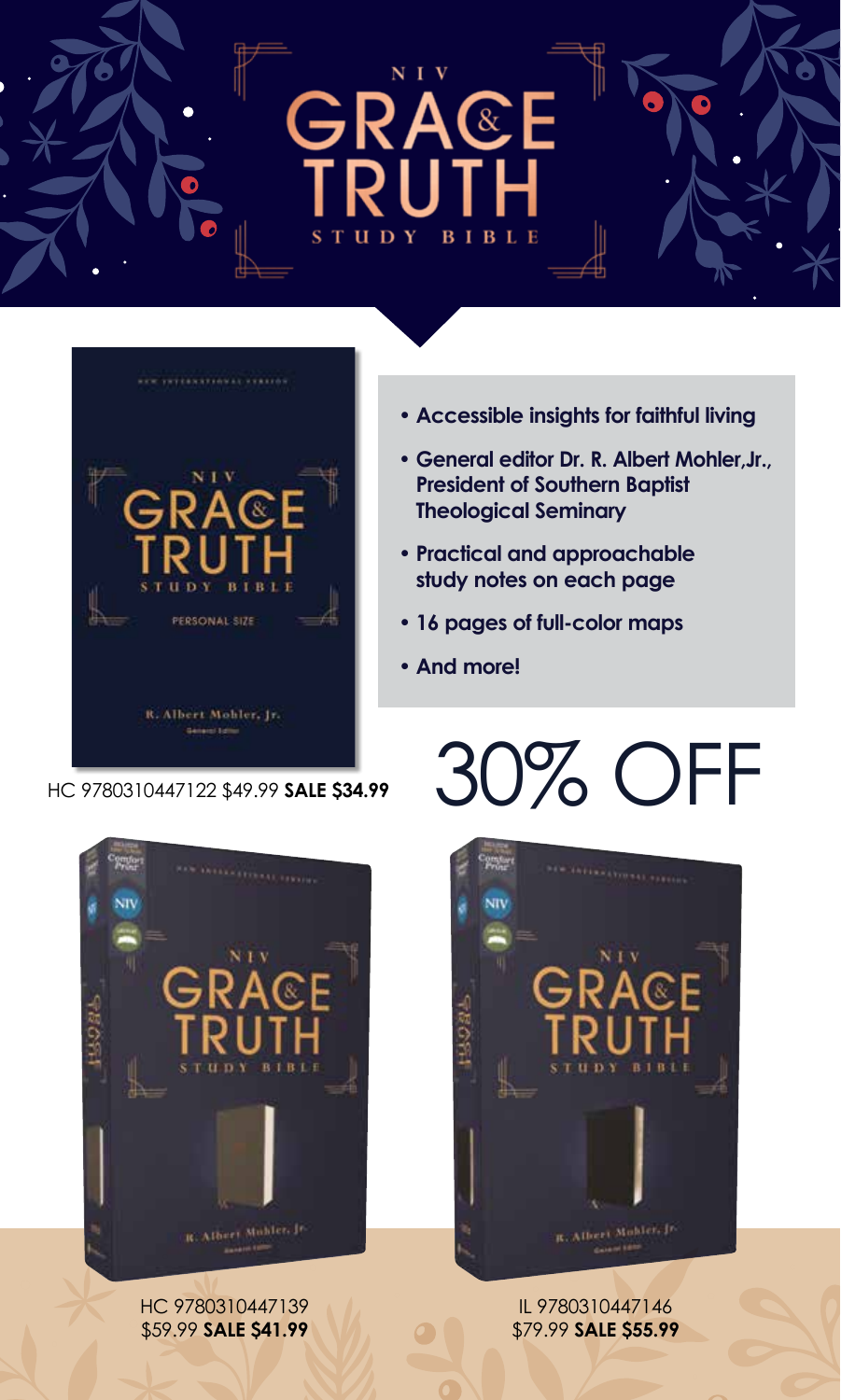A Beautiful WORD COLLECTION



# **30% OFF**

- **• Hundreds of highlighted Bible verses to the theme of faith, hope and love**
- **• 12 blank calendar pages on thicker paper for planning out a year of activities**
- **• 52-week guide, rotating weekly through the key themes**
- **• Full-color art throughout**
- **• 66 key verse illustrations, one at the beginning of each book**
- **• Shareable full-color verse artwork on thicker paper with perforated edges**
- **• Journaling space throughout**

# RADIANT Virtues BIBLE



HC 9780310456971 \$64.99 **SALE \$45.49**

IL 9780310456940 \$69.99 **SALE \$48.99**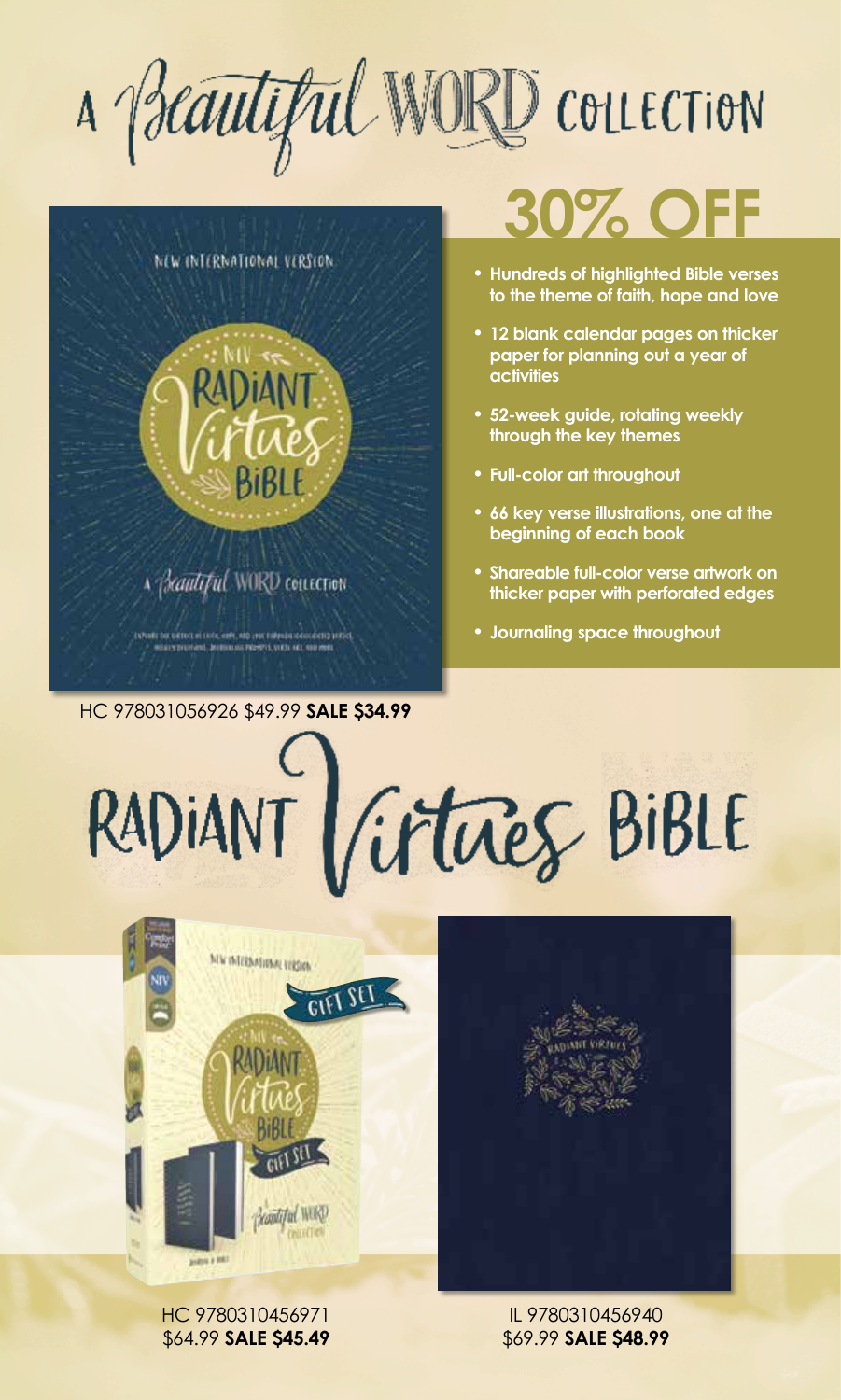

# MONDAY 12/6



**Jesus Listens** *Sarah Young* HC 9781400215584 \$19.99

ONE DAY ONLY \$5.97

# MONDAY 12/13

 $\mathbf{A} = \mathbf{A} \mathbf{A} + \mathbf{A} \mathbf{A} + \mathbf{A} \mathbf{A} + \mathbf{A} \mathbf{A}$ 



**Divine Disruption** *Dr. Tony Evans* HC 9780785241140 \$24.99



# TUESDAY 12/7



50 DEVOTIONS

**Seeing Beautiful Again** *Lysa TerKeurst* HC 9781400218912 \$24.99



### TUESDAY 12/14



**The Complete Illustrated Children's Bible** HC 9780736962131 \$24.99

ONE DAY ONLY

\$9.99

# WEDNESDAY 12/8

#### 9780310458227



9780310458203 **Adventure Bible, NIV** IL \$39.99 each



# WEDNESDAY 12/15



**Gentle and Lowly** *Dane Ortlund* HC 9781433566134 \$19.99